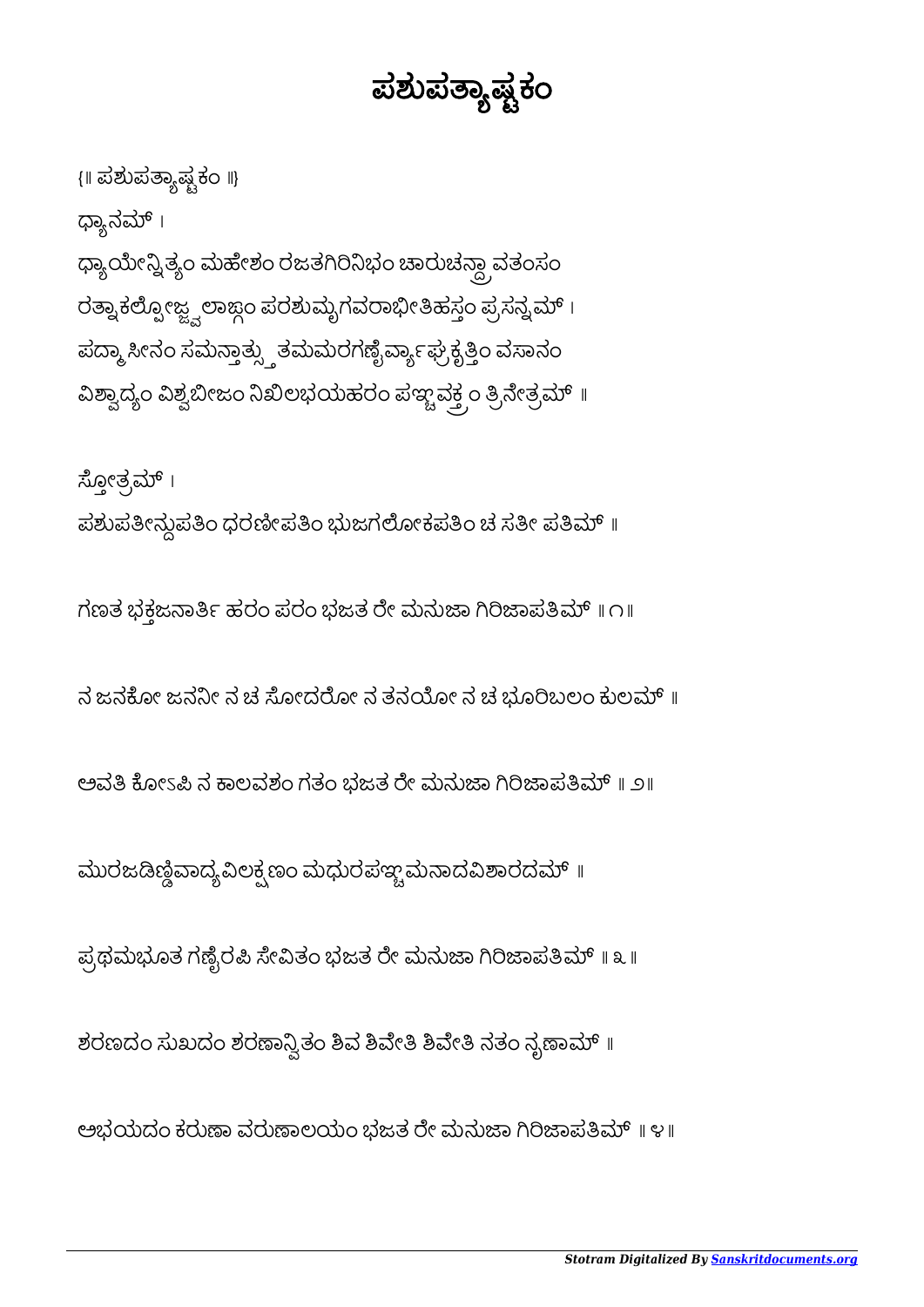## ನರಶಿರೋರಚಿತಂ ಮಣಿಕುಣ್ಣಲಂ ಭುಜಗಹಾರಮುದಂ ವೃಷಭಧ್ವಜಮ್ ॥ ಚಿತಿರಜೋಧವಲೀ ಕೃತ ವಿಗ್ರಹಂ ಭಜತ ರೇ ಮನುಜಾ ಗಿರಿಜಾಪತಿಮ್ ॥ ೫॥ ಮುಖವಿನಾಶಙ್ಕರಂ ಶಶಿಶೇಖರಂ ಸತತಮಘ್ವರಂ ಭಾಜಿ ಫಲಪ್ರದಮ್ ॥ ಪ್ರಲಯದಗ್ಧಸುರಾಸುರಮಾನವಂ ಭಜತ ರೇ ಮನುಜಾ ಗಿರಿಜಾಪತಿಮ್ ॥ ೬ ॥ ಮದಮ ಪಾಸ್ಯ ಚಿರಂ ಹೃದಿ ಸಂಸ್ಥಿತಂ ಮರಣ ಜನ್ಮ ಜರಾ ಭಯ ಪೀಡಿತಮ್ ॥ ಜಗದುದೀಕ್ಷ್ಣ ಸಮೀಪಭಯಾಕುಲಂ ಭಜತ ರೇ ಮನುಜಾ ಗಿರಿಜಾಪತಿಮ್ ॥ ೭॥ ಹರಿವಿರಿಞ್ಚಿಸುರಾಧಿಂಪ ಪೂಜಿತಂ ಯಮಜನೇಶಧನೇಶನಮಸ್ಕೃತಮ್ ॥ ತ್ರಿನಯನಂ ಭುವನ ತ್ರಿತಯಾಧಿಪಂ ಭಜತ ರೇ ಮನುಜಾ ಗಿರಿಜಾಪತಿಮ್ ॥ ೮॥ ಪಶುಪತೇರಿದಮಷ್ಟಕಮದ್ಭುತಂ ವಿರಿಚಿತ ಪೃಥಿವೀ ಪತಿ ಸೂರಿಣಾ ॥ ಪರತಿ ಸಂಶ್ರನುತೇ ಮನುಜಃ ಸದಾ ಶಿವಪುರಿಂ ವಸತೇ ಲಭತೇ ಮುದಮ್ ॥ ೯॥

Please send corrections to sanskrit@cheerful.com Last updated  $\overline{3}^6$ oday http://sanskritdocuments.org